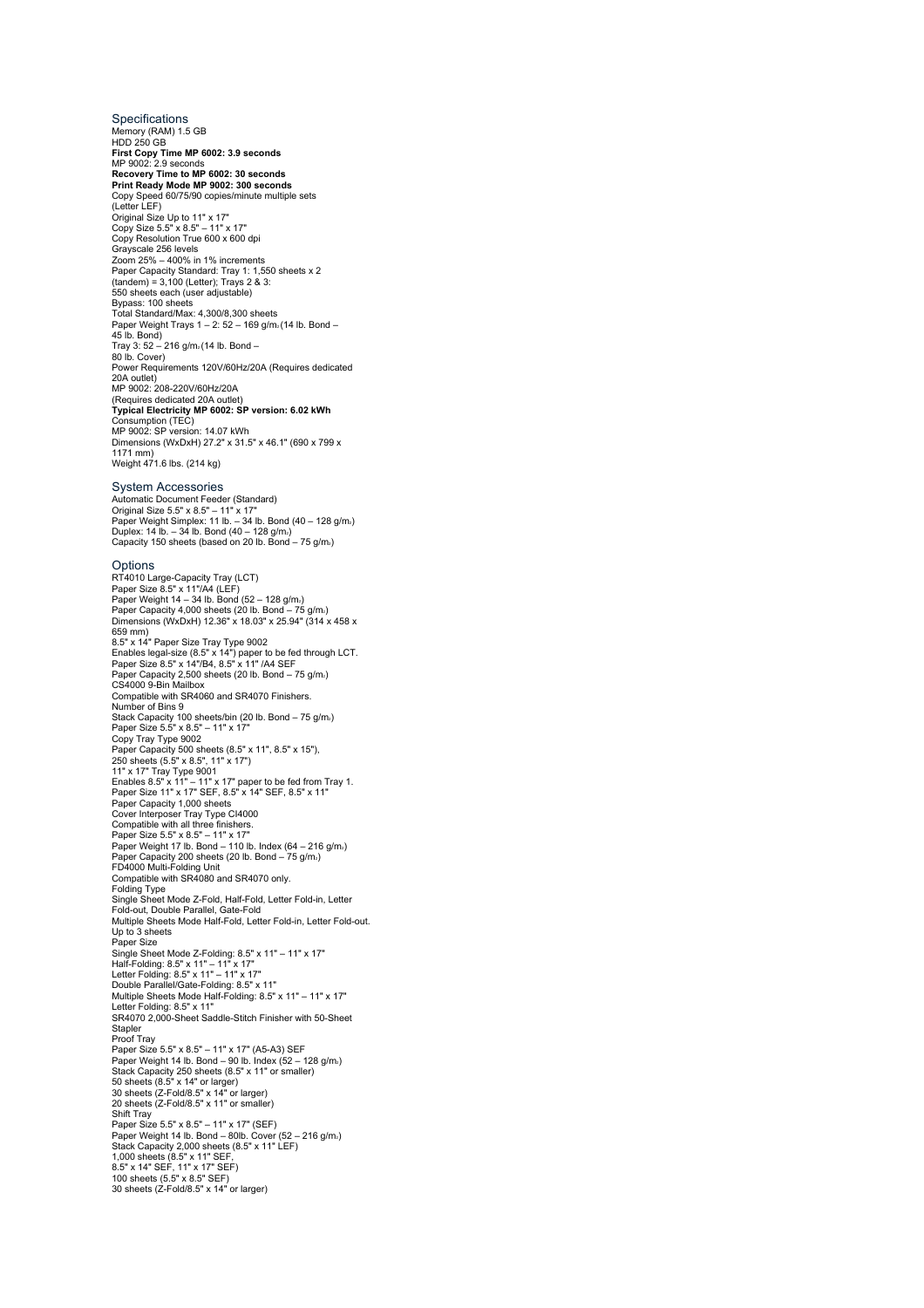20 sheets (Z-Fold/8.5" x 11" or smaller) Staple Capacity Same Paper Size 50 sheets (8.5" x 11" or smaller) 30 sheets (8.5" x 14" or larger) Mixed Paper Size 30 sheets (8.5" x 11", 11" x 17") Z-Fold Paper Only 5 sheets Saddle-Stitch 15 sheets (8.5" x 11" SEF, 8.5" x 14" SEF, 11" x 17" SEF) Staple Position Top, Bottom, 2 Staples, Top Slant Booklet Dimensions (WxDxH) 25.9" x 24.1" x 37.8" (657 x 613 x 960mm) Punch Unit Type 3260 (For use on SR4060/4070 finishers)<br>Hole Positions 2 or 3 holes<br>Paper Size 5.5" x 8.5" – 11" x 17"<br>Paper Weight 14 lb. Bond – 90 lb. Index (52 – 163 g/m.)<br>SR4080 3,000-Sheet Finisher with 100-Sheet Stap Proof Tray Paper Size 5.5" x 8.5" – 11" x 17" (A5-A3) SEF Paper Weight 14 lb. Bond – 80 lb. Cover (52 – 216 g/m2) Stack Capacity 500 sheets (8.5" x 11" or smaller) 250 sheets (8.5" x 14" or larger) 30 sheets (Z-Fold) Shift Tray Paper Size 5.5" x 8.5" – 11" x 17" (A5-A3) SEF Paper Weight 14 lb. Bond – 110 lb. Index (52 – 216 g/m2) Stack Capacity 3,000 sheets (8.5" x 11" LEF) 1,500 sheets (8.5" x 11" SEF, 8.5" x 14" SEF, 11" x 17" SEF) 500 sheets (5.5" x 8.5" LEF) 100 sheets (5.5" x 8.5" SEF) 30 sheets (Z-Fold) Staple Capacity Same Paper Size 100 sheets (8.5" x 11") 50 sheets (8.5" x 14", 11" x 17") Mixed Paper Size 50 sheets (8.5" x 11" LEF, 11" x 17" SEF) Z-Fold Paper Only 10 sheets Staple Positions Top, Top Slant, Bottom, 2 Staples Dimensions (WxDxH) 31.5" x 28.7" x 38.6" (800 x 730 x 980mm) Punch Unit Type 1075 Hole Positions 2 or 3 holes Paper Size 5.5" x 8.5" – 11" x 17"<br>Paper Weight 14 lb. Bond – 90 lb.Index (52 – 162 g/m،) SR4060 3,000-Sheet Finisher with 50-Sheet Stapl Proof Tray Paper Size 5.5" x 8.5" – 11" x 17" SEF Paper Weight 14 lb. Bond – 90 lb. Index (52-163 g/m<sub>2</sub>) Stack Capacity 250 sheets (8.5" x 11" or smaller) 50 sheets (8.5" x 14" or larger) Shift Tray Paper Size 5.5" x 8.5" – 11" x 17" SEF Paper Weight 14 lb. Bond – 80 lb. Cover (52 – 216 g/m2) Stack Capacity 3,000 sheets (8.5" x 11" LEF)<br>1,500 sheets (8.5" x 11" SEF,<br>8.5" x 14" SEF, 11" x 17" SEF)<br>100 sheets (5.5" x 8.5" SEF) Staple Capacity Same Paper Size 50 sheets (8.5" x 11" or smaller) 30 sheets (8.5" x 14" or larger) Mixed Paper Size 30 sheets (8.5" x 11" LEF, 11" x 17" SEF) Staple Positions Top, Bottom, 2 Staples, Top Slant Dimensions (WxDxH) 25.9" x 24.1" x 37.8" (657 x 613 x 960mm) GBC StreamPunch PRO Paper Size 8.5" x 11" LEF<br>Paper Weight 20 lb. Bond – 110 lb. Index (75 – 216 g/m.) Die Sets CombBind<sub>®</sub>, Twin Loop Wire (2:1 or 3:1),<br>ColorCoil®, VeloBind®, Three-Ring, ProClick®<br>BK5010e Production Booklet Maker<br>Paper Size 8.5" x 11" – 11" x 17"<br>Paper Weight 16 lb. Bond – 110 lb. Index (60 – 216 g/m.)

## Print Controller Specifications

**Print Speed MP 6002: 60 ppm**<br>MP 9002: 90 ppm<br>CPU Intel Celeron M 1.0 GHz<br>Host Interface Standard: 10Base-T Ethernet/100Base-TX Ethernet, USB 2.0, SD Card Interface Optional: IEEE 1284 (Parallel), IEEE 802.11a/b/g (Wireless LAN), Gigabit Ethernet Network Protocol TCP/IP (IPv4/IPv6), IPX/SPX1 1Requires Netware Option Memory Capacity 1.5 GB PDL Standard: PCL5e, PCL6 Optional: Adobe PostScript 3© Print Resolution PCL5e: 300/600 dpi PCL6: 600/1200 dpi PS 3: 300/600/1200 dpi Drivers PCL5e/PCL6 /PS3

## Scanner Specifications

Scan Speed B/W 200 dpi (LT): 88 ipm (Simplex)/ 176 ipm (Duplex) B/W 300 dpi (LT): 88 ipm (Simplex)/ 176 ipm (Duplex) Color 200 dpi (LT): 88 ipm (Simplex)/ 176 ipm (Duplex) Color 300 dpi (LT): 88 ipm (Simplex)/ 120 ipm (Duplex) Optical Resolution 100 dpi – 600 dpi (100 – 1200 dpi with TWAIN) Output Format Single Page: TIFF/JPEG, PDF, High